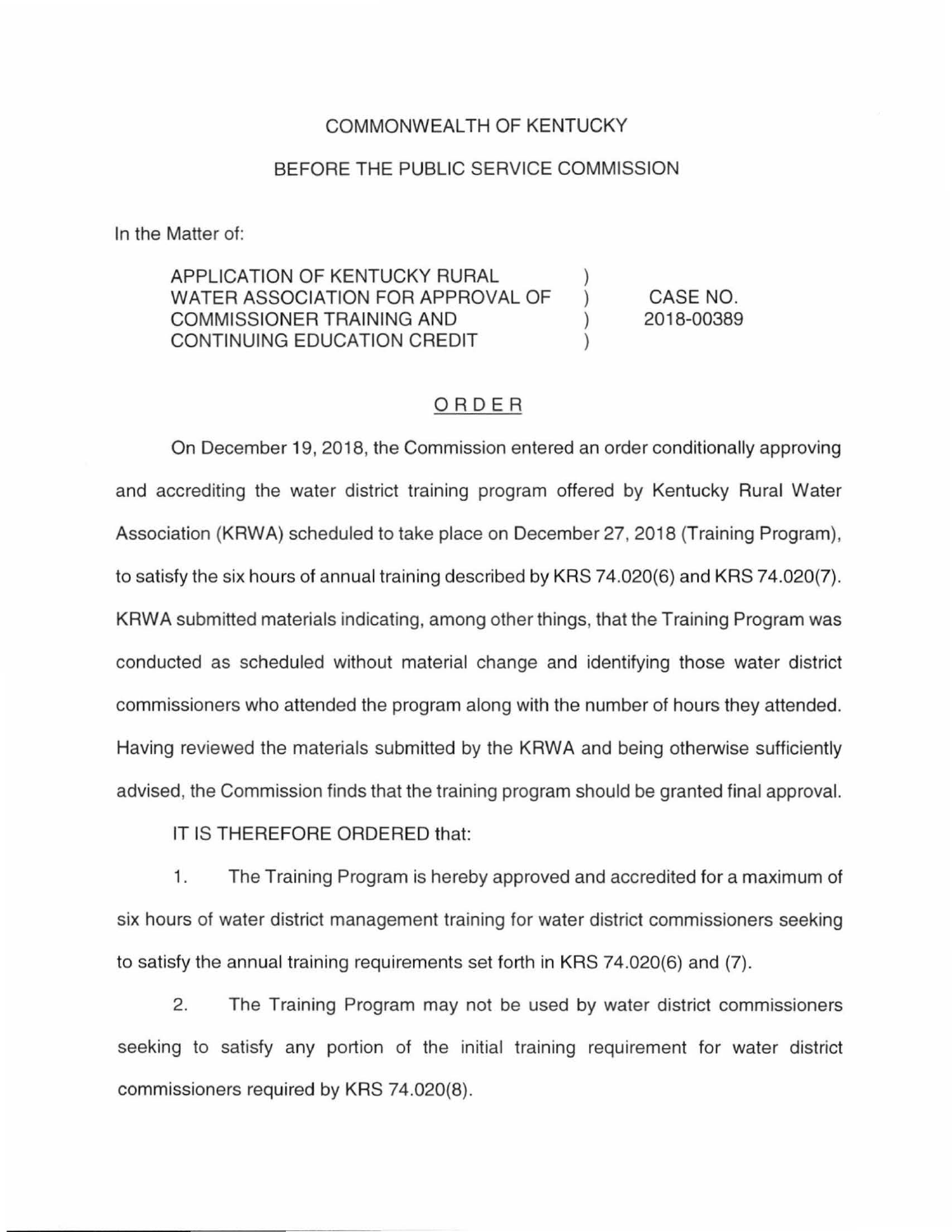3. This matter is closed and removed from the Commission's docket.

# [REMAINDER OF PAGE INTENTIONALLY LEFT BLANK]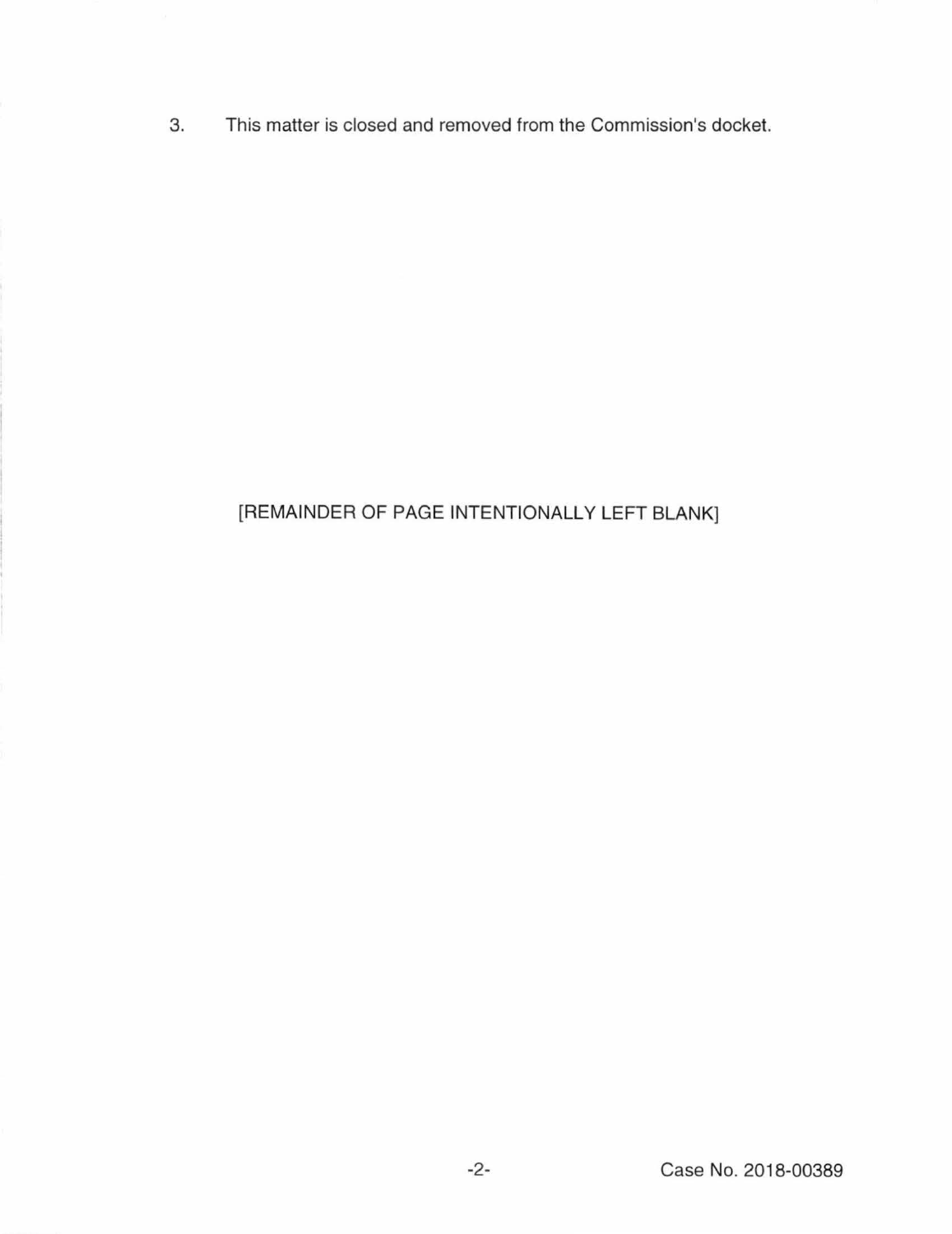By the Commission

| ENTERED                                      |
|----------------------------------------------|
| APR 30 2019                                  |
| KENTUCKY PUBLIC<br><b>SERVICE COMMISSION</b> |

ATTEST:

Clevent. Purso Executive Director

 $\bar{\alpha}$